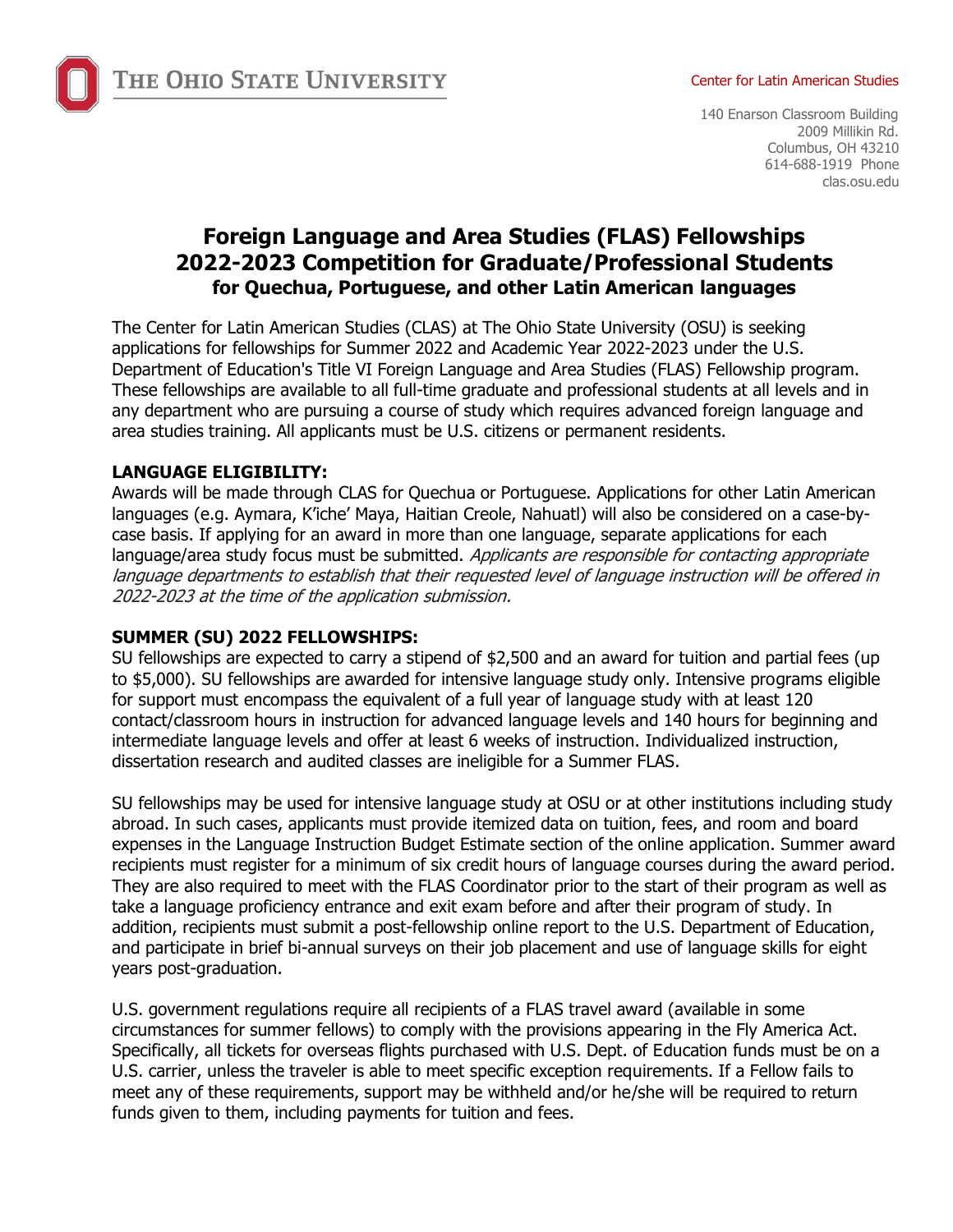

### **PRIORITIES**:

In awarding Summer 2022 fellowships, consideration will be given to applicants with academic merit and professional potential who also demonstrate financial need as defined in Part F of Title VI of the Higher Education Act of 1965. Highest priority will be given to candidates proposing to study at the advanced level (Level 3 or higher) before entering government service; second-highest priority will be given to students planning to study at the advanced levels (Level 3 or higher) in the first three years of their graduate or professional program; and third-highest priority will be given to students planning to study at the intermediate level (Level 2) or above in non-prototypical fields.

**AWARD NOTIFICATIONS:** Fellowship competition results will be announced in March 2022.

### **ACADEMIC YEAR (AY) FELLOWSHIPS:**

AY fellowships are expected to carry a stipend of at least \$15,000 for graduate and professional students. In addition, AY fellowships provide students in programs within the OSU Graduate School an award for full tuition and partial OSU fees and professional school students or students studying at other institutions up to \$18,000 in tuition and fee support. Subject to approval, AY FLAS fellowships may also be used for foreign language and area studies at other U.S. or foreign institutions. Because FLAS Fellowships are language and area study-based, all AY award recipients must be enrolled in at least one **three-credit, graded, classroom-taught** language course and at least one **three-credit, graded, classroom-taught** area studies course each semester during the tenure of the fellowship. AY award recipients must also be full-time fellows (12 credit hours per semester).

In order to gauge each student's language progress during the period of their fellowship, recipients are also required to take language proficiency entrance and exit examinations at the beginning and end of the academic year. FLAS Fellows are also required to meet with the FLAS Coordinator prior to the start of each semester to discuss their course load and program of study. In addition, all recipients are required to submit a post-fellowship online report to the U.S. Department of Education, and participate in brief bi-annual surveys on their job placement and use of language skills for eight years postgraduation. If a Fellow fails to meet any of these requirements, money may be withheld and/or he/she will be required to return the money given to them including payments for tuition.

#### **PRIORITIES:**

In awarding Academic Year 2022-2023 fellowships, consideration will be given to applicants with academic merit and professional potential who also demonstrate financial need as defined in Part F of Title VI of the Higher Education Act of 1965. Highest priority will be given to candidates proposing to study at the advanced level (Level 3 or higher) before entering government service; second-highest priority will be given to students planning to study at the advanced levels (Level 3 or higher) in the first three years of their graduate or professional program; and third-highest priority will be given to students planning to study at the intermediate level (Level 2) or above in non-prototypical fields.

#### **AWARD NOTIFICATIONS:**

A limited number of awards will be made with carryover funding from CLAS' 2018-2022 FLAS grant. These awards will be announced in March 2022. Further awards may be issued at a later date once the results of the next Title VI NRC/FLAS competition are announced by the U.S. Department of Education. The U.S. Department of Education's timeline is unknown at this time.